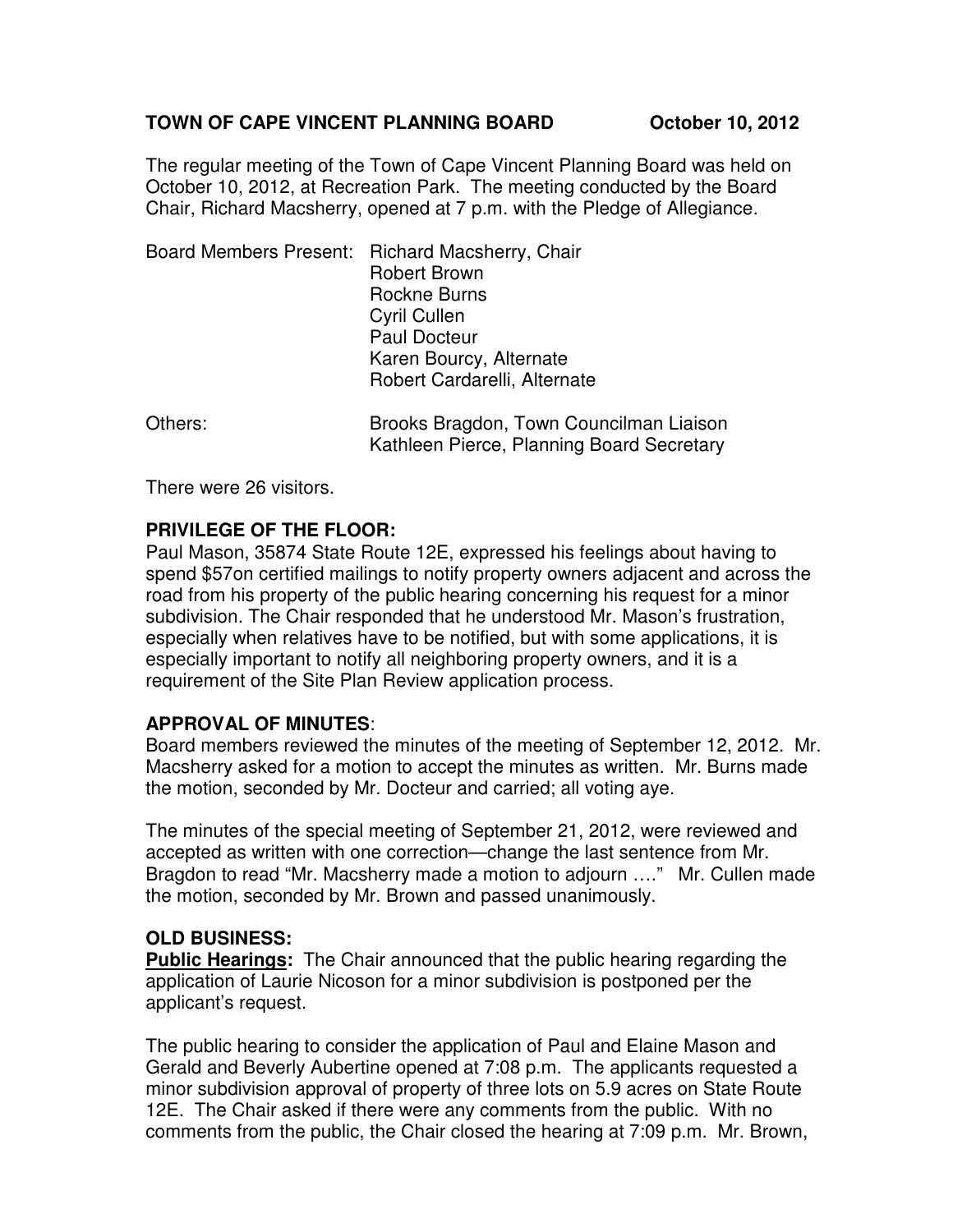board member, asked if each lot had 100' of shoreline. Mr. Robert Busler of LaFave, White & McGivern, L.S.P.C. assured the board that there is 100' of shoreline for each lot as indicated on the survey map. The Chair asked the secretary to read the Resolution.

#### **Resolution offered by**: Robert Brown.

**WHEREAS,** the Planning Board of the Town of Cape Vincent (the "Board") is reviewing the Site Plan Application submitted by Paul and Elaine Mason/Gerald and Beverly Aubertine (the "Applicants") for approval of a minor subdivision of property of three lots on 5.9 acres on State Route 12E (Town of Cape Vincent), Tax Map #29.16-1-2.1 in an application dated September 10, 2012, and

**WHEREAS**, the Board has complied with the requirements of the New York State Environmental Quality Review Act and the regulations promulgated thereunder and declared this action to be an "unlisted" action and issued a negative declaration at an October 10, 2012, meeting, and

**WHEREAS**, a public hearing was held on October 10, 2012, after due notice of said hearing, at which time no adverse public opinion was expressed,

## **NOW, THEREFORE, BE IT RESOLVED THAT**,

1. The application and implementation of the application submitted by the Applicants has no significant adverse effect on the public health, safety, welfare, comfort, and convenience of the public in general and residents of the immediate surrounding area.

2. The application submitted by the applicants addresses all of the required and applicable items set forth in the Town of Cape Vincent Zoning Law.

3. The Clerk of the Town of Cape Vincent is hereby directed to file a negative declaration, substantially in the form and substantially to the effect of the negative declaration attached to this Resolution, in the main office of the Town of Cape Vincent in a file that will be readily accessible to the public. Any subsequent notices concerning this project shall state that a negative declaration has been issued.

**Seconded by**: Cyril Cullen and carried; all voting aye (5-0).

The second public hearing opened at 7:11 p.m. to consider the application of Paul Mason for approval of a minor subdivision of property of one lot of 3.20 acres at 35574 State Route 12E. The Chair asked if there were any comments on the proposed application. There were none and the hearing was closed at 7:12 p.m. With no further comments, the secretary read the Resolution.

## **Resolution offered by**: Cyril Cullen

**WHEREAS,** the Planning Board of the Town of Cape Vincent (the "Board") is reviewing the Site Plan Application submitted by Paul Mason (the "Applicant") for approval of a minor subdivision of property of one lot on 3.20 acres at 35574 State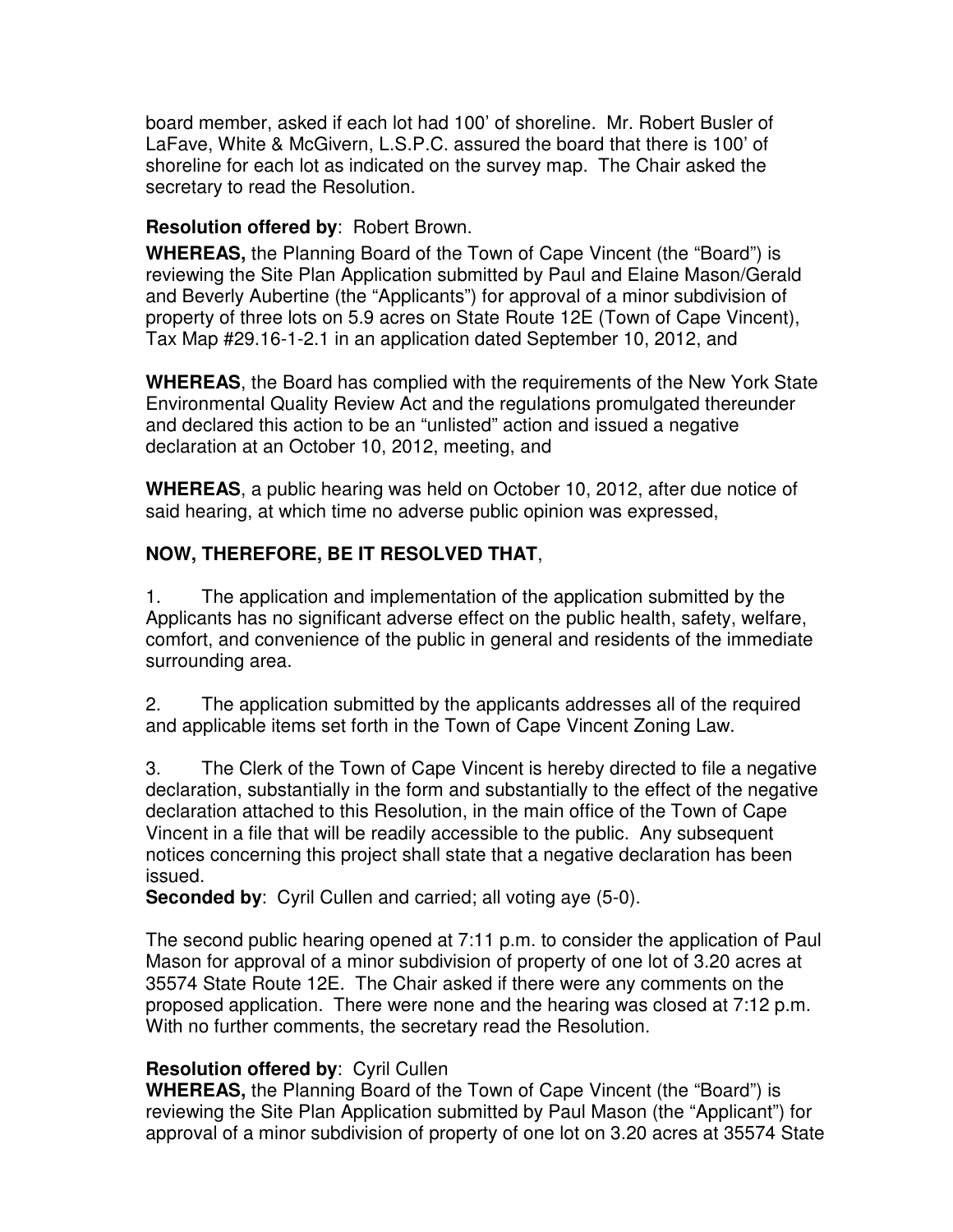Route 12E (Town of Cape Vincent), Tax Map #30.00-1-7 in an application dated September 10, 2012, and

**WHEREAS**, the Board has complied with the requirements of the New York State Environmental Quality Review Act and the regulations promulgated thereunder and declared this action to be an "unlisted" action and issued a negative declaration at an October 10, 2012, meeting, and

**WHEREAS**, a public hearing was held on October 10, 2012, after due notice of said hearing, at which time no adverse public opinion was expressed,

# **NOW, THEREFORE, BE IT RESOLVED THAT**,

1. The application and implementation of the application submitted by the Applicant has no significant adverse effect on the public health, safety, welfare, comfort, and convenience of the public in general and residents of the immediate surrounding area.

2. The application submitted by the Applicant addresses all of the required and applicable items set forth in the Town of Cape Vincent Zoning Law.

3. The Clerk of the Town of Cape Vincent is hereby directed to file a negative declaration, substantially in the form and substantially to the effect of the negative declaration attached to this Resolution, in the main office of the Town of Cape Vincent in a file that will be readily accessible to the public. Any subsequent notices concerning this project shall state that a negative declaration has been issued.

**Seconded by:** Robert Brown and carried; all voting aye (5-0).

## **ITEMS FOR INFORMATION**:

- Mr. Brown informed the public that a letter dated September 25, 2012, signed by members of the Town Council, Town Planning Board, and Town Zoning Board of Appeals, had been sent to the Secretary of the NYS Public Service Commission in response to BP's Public Involvement Program (PIP) statement that was submitted to the State Energy Siting Board. The letter is available on the Town's website.
- Chair Macsherry also shared information on BP's re-permitting of their meteorological towers. He indicated that he had told Mr. Gross to re-permit the towers, but there is no evidence or documentation, either verbally or in writing, after review of the Town's and the Zoning Enforcement Officer's files and records for 2011 and to date in 2012 of the Town, of receiving any fees or paperwork by BP to re-permit their meteorological towers.
- The Chair also shared that he and Town Supervisor, Urban Hirschey, spoke jointly on the phone with Richard Chandler, Director of Development for BP. Mr. Chandler requested a meeting to bring the Town and Planning Board up to date on where BP stands with regard to their application. Mr. Macsherry and Mr. Hirschey informed Mr. Chandler that any meeting would be with all members of both boards and open to the public. The Town